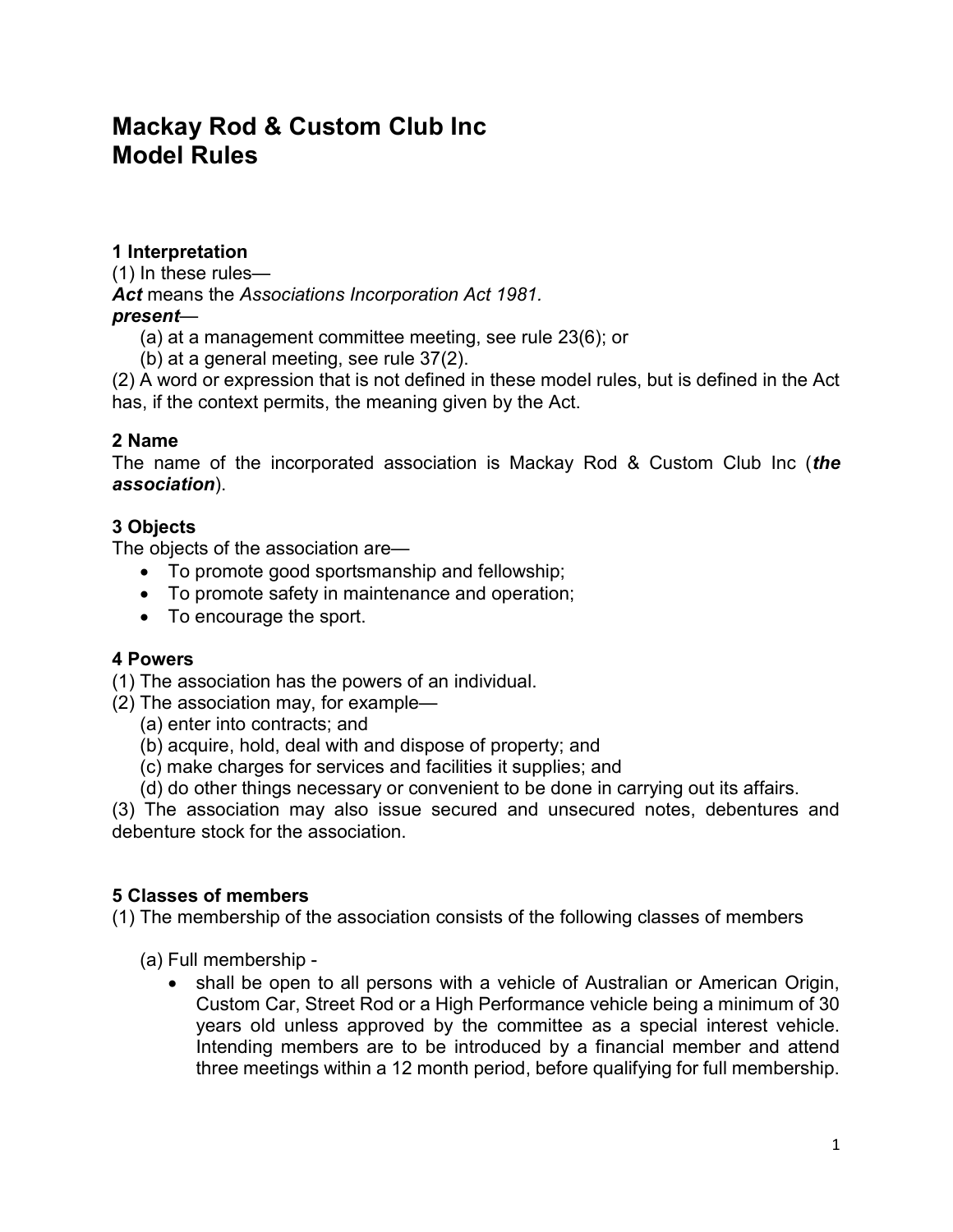- must be an active club member. To qualify as an active club member the member must:
	- (i) attend a minimum of three (3) monthly meetings per calendar year (apologies are not accepted as attendance); or
	- (ii) promote the club at three (3) functions throughout the calendar year. Functions can include car shows, swap meets and events where promotion of the club is achieved. Functions attended to fulfil this requirement must be reported to the committee.
- (b) Social membership shall be available to all persons interested in the sport but do not have a vehicle that qualifies for full membership. Social members do not have voting rights.
- (c) Foundation membership shall be the first 10 members to have established the club.
- (d) Life membership –

(i) if a club member has been financial for at least 20 years they are eligible to become a life member. The partner is not eligible as they have social membership status only.

(ii) on the death of a life member, that life membership should be transferred to the partner of the life member, if the partner is an active member of the association.

(iii) life membership can go to a financial and active member who has served on the committee, helped on car shows and other club run events without that member having served 20 years.

(iv) honorary life membership may be granted to persons not financial that have given significant service to the association by way of sponsorship or continuous hard work. Social members would be eligible.

(v) life membership/honorary life membership must be nominated by a financial club member and be passed by a vote at the AGM. Future life members should not ask to be nominated.

(2) The number of full, social, life and honorary life members is unlimited.

(3) Each class of membership above has the right to attend all meetings, with the exception of committee meetings where only elected committee members shall attend.

(4) Full, foundation and life members will all be entitled to one vote per person at association meetings. Social and honorary life members will not have voting rights.

# 6 Automatic membership

(1) A person who, on the day the association is incorporated, was a member of the unincorporated association and who, on or before a day fixed by the management committee, agrees in writing to become a member of the incorporated association, must be admitted by the management committee—

(a) to the equivalent class of membership of the association as the member held in the unincorporated association; or

(b) if there is no equivalent class of membership—as a full member.

(2) Partners of full members automatically become social members, however should they wish to own or display a vehicle under the association's insurance cover, they must become full members.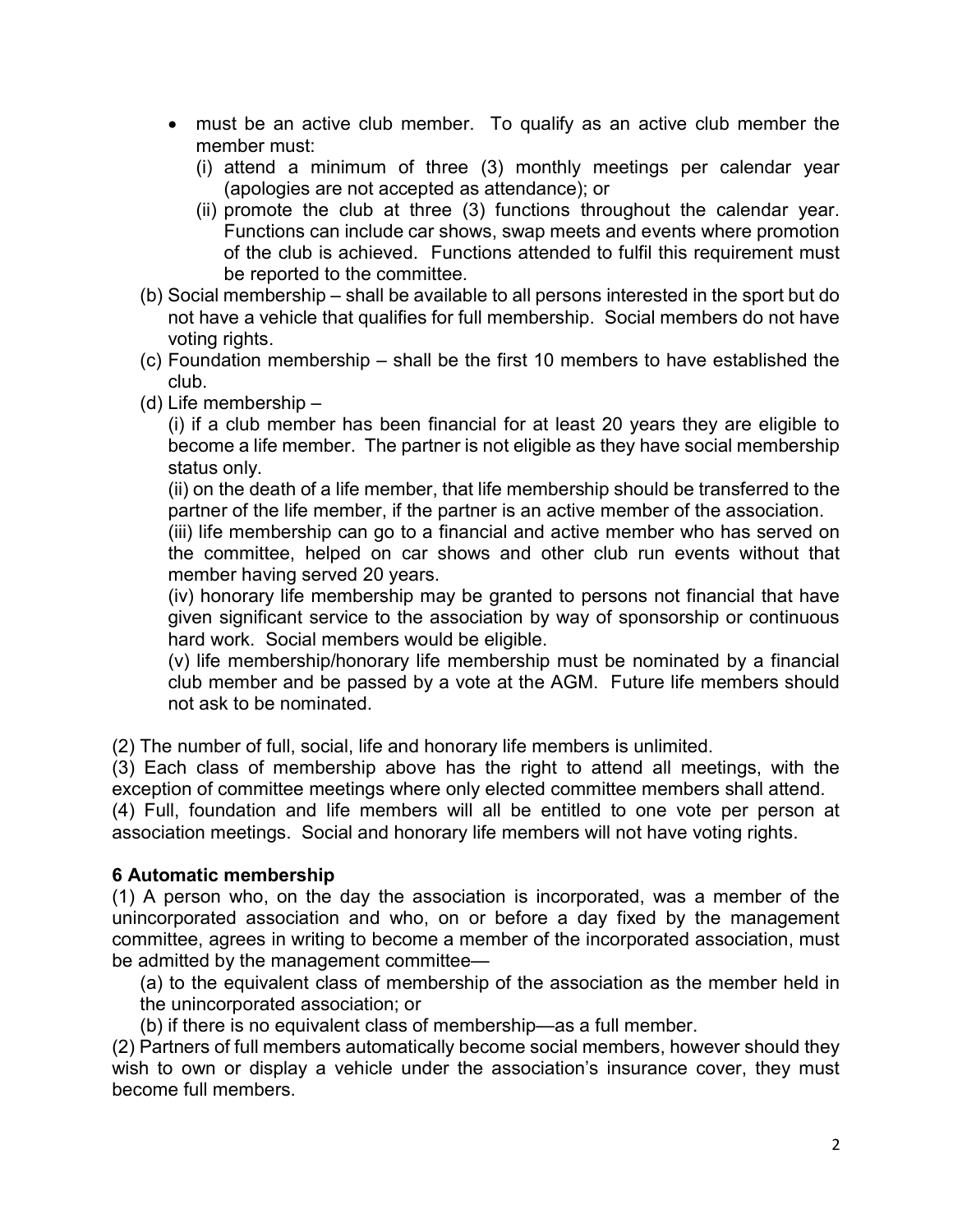# 7 New membership

(1) An applicant for membership of the association must be proposed by 1 member of the association (the **proposer**) and seconded by another member (the **seconder**) after the above conditions for membership are met.

(2) An application for membership must be—

- (a) in writing; and
- (b) in the form decided by the management committee.
- (3) Details of the admission of the new member is to be recorded in the meeting minutes.

# 8 Membership fees

(1) The membership fee for each full membership and for each other class of membership (if any)—

(a) is the amount decided by the members from time to time at a general meeting with the minimum full membership fee being the same as the ASRF annual fees; and

(b) is payable when, and in the way, the management committee decides.

(2) A member of the incorporated association who, before becoming a member, has paid the members annual subscription for membership of the unincorporated association on or before a day fixed by the management committee, is not liable to pay a further amount of annual subscription for the period before the day fixed by the management committee as the day on which the next annual subscription is payable.

(3) The first 10 foundation members will pay \$30 with no further cost.

(4) Social membership fees shall be 50% of full membership fees, however partners of full members pay no fees to be social members.

(5) Life members are not required to pay annual membership fees.

(6) The association shall pay ASRF fees for full members with vehicles that qualify for membership of the ASRF.

# 9 Admission and rejection of new members

(1) The management committee must consider an application for membership at the next general meeting

(a) once the intended member has completed the requirements for membership; and

(b) the application for membership is received.

 (2) The management committee must ensure that, as soon as possible after the person applies to become a member of the association, and before the management committee considers the person's application, the person is advised—

(a) whether or not the association has public liability insurance; and

(b) if the association has public liability insurance—the amount of the insurance.

(3) The management committee must decide at the meeting whether to accept or reject the application and put the application to vote at a general meeting if accepted.

(4) If a majority of the full members of the association present at the meeting vote to accept the applicant as a member, the applicant must be accepted as a member for the class of membership applied for. The nominated membership fee is then due and payable.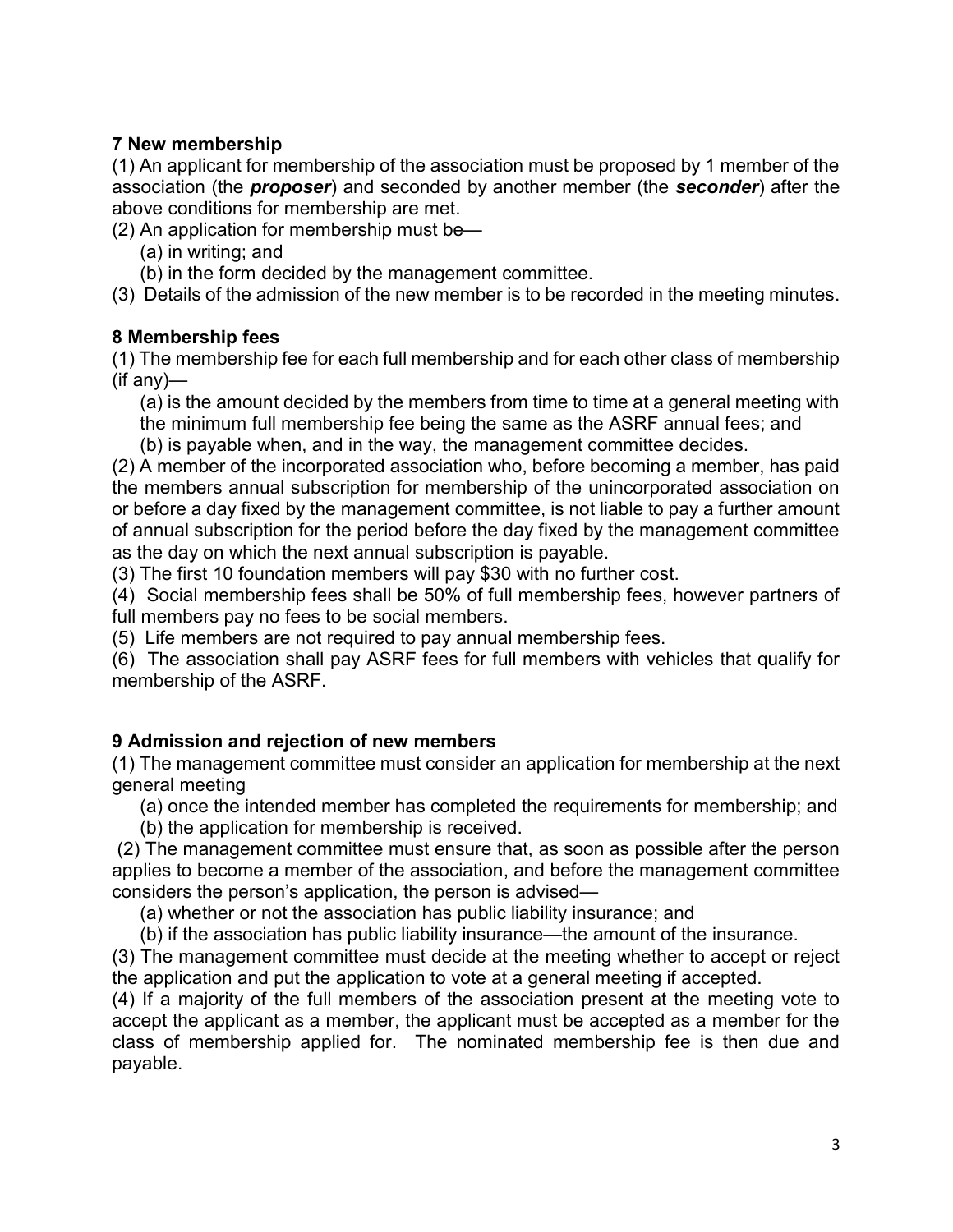### 10 When membership ends

(1) A member may resign from the association by giving a written notice of resignation to a committee member.

(2) The resignation takes effect at—

(a) the time the notice is received; or

(b) if a later time is stated in the notice—the later time.

(3) The management committee may suspend or terminate a member's membership if the member—

(a) is convicted of an indictable offence; or

(b) does not comply with any of the provisions of these rules; or

(c) has membership fees in arrears for at least 2 months; or

(d) commits unsafe driving acts on public highways or whose driving or conduct is otherwise detrimental to the purpose and standing of the club; or

(4) Before the management committee suspends or terminates a member's membership, the committee must give the member a full and fair opportunity to show why the membership should not be suspended or terminated. A disciplinary committee may be setup as required, to deal with the issue at hand and will report their findings to the management committee for a final decision.

(5) If, after considering all representations made by the member the disciplinary committee where applicable, the management committee decides to suspend or terminate the membership, the secretary of the committee must give the member a written notice of the decision.

# 11 Appeal against rejection or termination of

#### membership

(1) A person whose application for membership has been rejected, or whose membership has been suspended or terminated, may give the secretary written notice of the persons intention to appeal against the decision.

(2) A notice of intention to appeal must be given to the secretary within 1 month after the person receives written notice of the decision.

(3) If the secretary receives a notice of intention to appeal, the secretary must, within 1 month after receiving the notice, call a general meeting to decide the appeal.

#### 12 General meeting to decide appeal

(1) The general meeting to decide an appeal must be held within 3 months after the secretary receives the notice of intention to appeal.

(2) At the meeting, the applicant must be given a full and fair opportunity to show why the application should not be rejected or the membership should not be suspended or terminated.

(3) Also, the management committee and the members of the disciplinary committee (where applicable) who rejected the application or suspended or terminated the membership must be given a full and fair opportunity to show why the application should be rejected or the membership should be suspended or terminated.

(4) An appeal must be decided by a majority vote of the members present and eligible to vote at the meeting.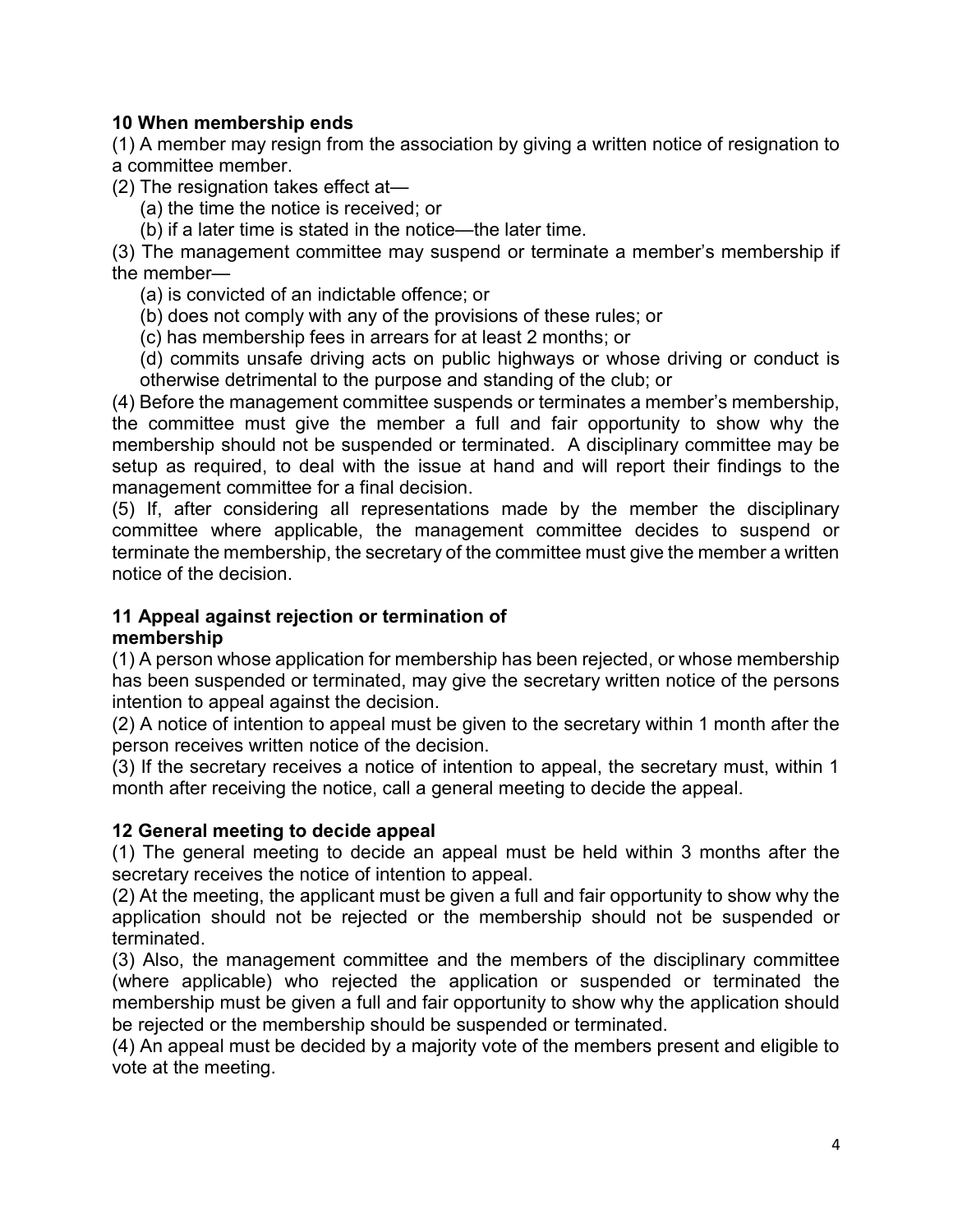(5) If a person whose application for membership has been rejected does not appeal against the decision within 1 month after receiving written notice of the decision, or the person appeals but the appeal is unsuccessful, the decision is then deemed final.

### 13 Register of members

(1) The management committee must keep a register of members of the association.

- (2) The register must include the following particulars for each member—
	- (a) the full name of the member;
	- (b) the postal or residential address of the member;
	- (c) the date of admission as a member;
	- (d) the date of death or time of resignation of the member;
	- (e) details about the termination or reinstatement of membership;
	- (f) any other particulars the management committee or the members at a general meeting decide.

(3) The register must be open for inspection by members of the association at all reasonable times.

(4) A member must contact a committee member to arrange an inspection of the register. (5) However, the management committee may, on the application of a member of the association, withhold information about the member (other than the members full name) from the register available for inspection if the management committee has reasonable grounds for believing the disclosure of the information would put the member at risk of harm.

### 14 Prohibition on use of information on register of members

(1) A member of the association must not—

(a) use information obtained from the register of members of the association to contact, or send material to, another member of the association for the purpose of advertising for political, religious, charitable or commercial purposes; or

(b) disclose information obtained from the register to someone else, knowing that the information is likely to be used to contact, or send material to, another member of the association for the purpose of advertising for political, religious, charitable or commercial purposes.

(2) Subrule (1) does not apply if the use or disclosure of the information is approved by the association.

# 15 Appointment or election of secretary

(1) The secretary must be an individual residing in Queensland, or in another State but not more than 65km from the Queensland border, who is—

(a) a member of the association elected by the association as secretary; or

(b) any of the following persons appointed by the management committee as secretary—

(i) a member of the association's management committee;

- (ii) another member of the association;
- (iii) another person.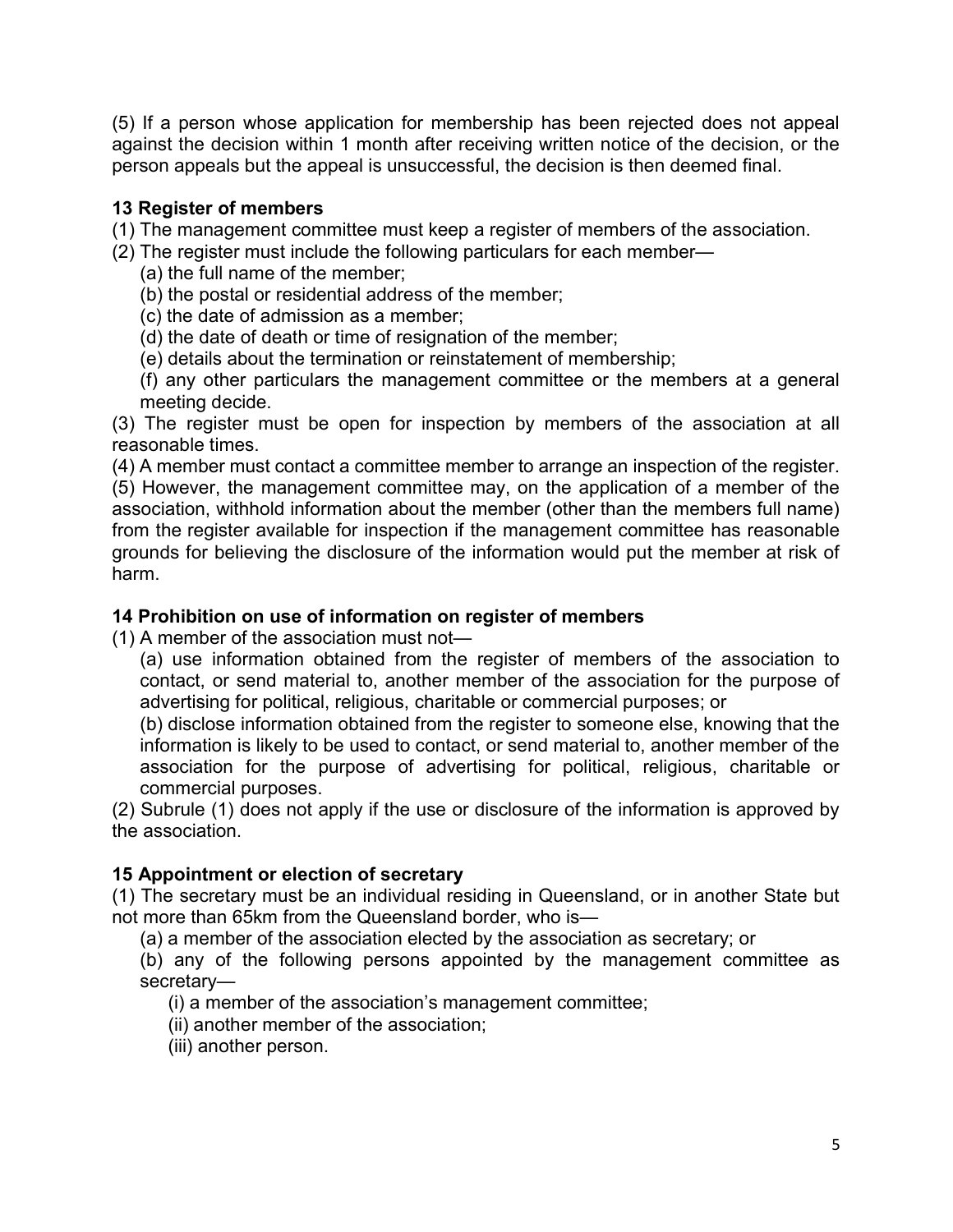(2) If the association has not elected an interim officer as secretary for the association before its incorporation, the members of the management committee must ensure a secretary is appointed or elected for the association within 1 month after incorporation.

(3) If a vacancy happens in the office of secretary, the members of the management committee must ensure a secretary is appointed or elected for the association within 1 month after the vacancy happens.

(4) If the management committee appoints a person mentioned in subrule (1)(b)(ii) as secretary, other than to fill a casual vacancy on the management committee, the person does not become a member of the management committee.

(5) However, if the management committee appoints a person mentioned in subrule  $(1)(b)(ii)$  as secretary to fill a casual vacancy on the management committee, the person becomes a member of the management committee.

(6) If the management committee appoints a person mentioned in subrule  $(1)(b)(iii)$  as secretary, the person does not become a member of the management committee.

(7) In this rule— casual vacancy, on a management committee, means a vacancy that happens when an elected member of the management committee resigns, dies or otherwise stops holding office.

# 16 Removal of secretary

(1) The management committee of the association may at any time remove a person appointed by the committee as the secretary.

(2) If the management committee removes a secretary who is a person mentioned in rule 15(1)(b)(i), the person remains a member of the management committee.

(3) If the management committee removes a secretary who is a person mentioned in rule  $15(1)(b)(ii)$  and who has been appointed to a casual vacancy on the management committee under rule 15(5), the person remains a member of the management committee.

#### 17 Functions of secretary

The secretary's functions include, but are not limited to—

(a) calling meetings of the association, including preparing notices of a meeting and of the business to be conducted at the meeting in consultation with the president of the association; and

(b) keeping minutes of each meeting; and

(c) keeping copies of all correspondence and other documents relating to the association; and

(d) maintaining the register of members of the association.

# 18 Membership of management committee

(1) The management committee of the association consists of a president, vice president, treasurer, and any other members the association members elect at a general meeting.

(2) A member of the management committee, other than a secretary appointed by the management committee under rule 15(1)(b)(iii), must be a full member or partner of a full member of the association.

(3) At every second annual general meeting of the association, the members of the management committee must retire from office, but are eligible, on nomination, for reelection.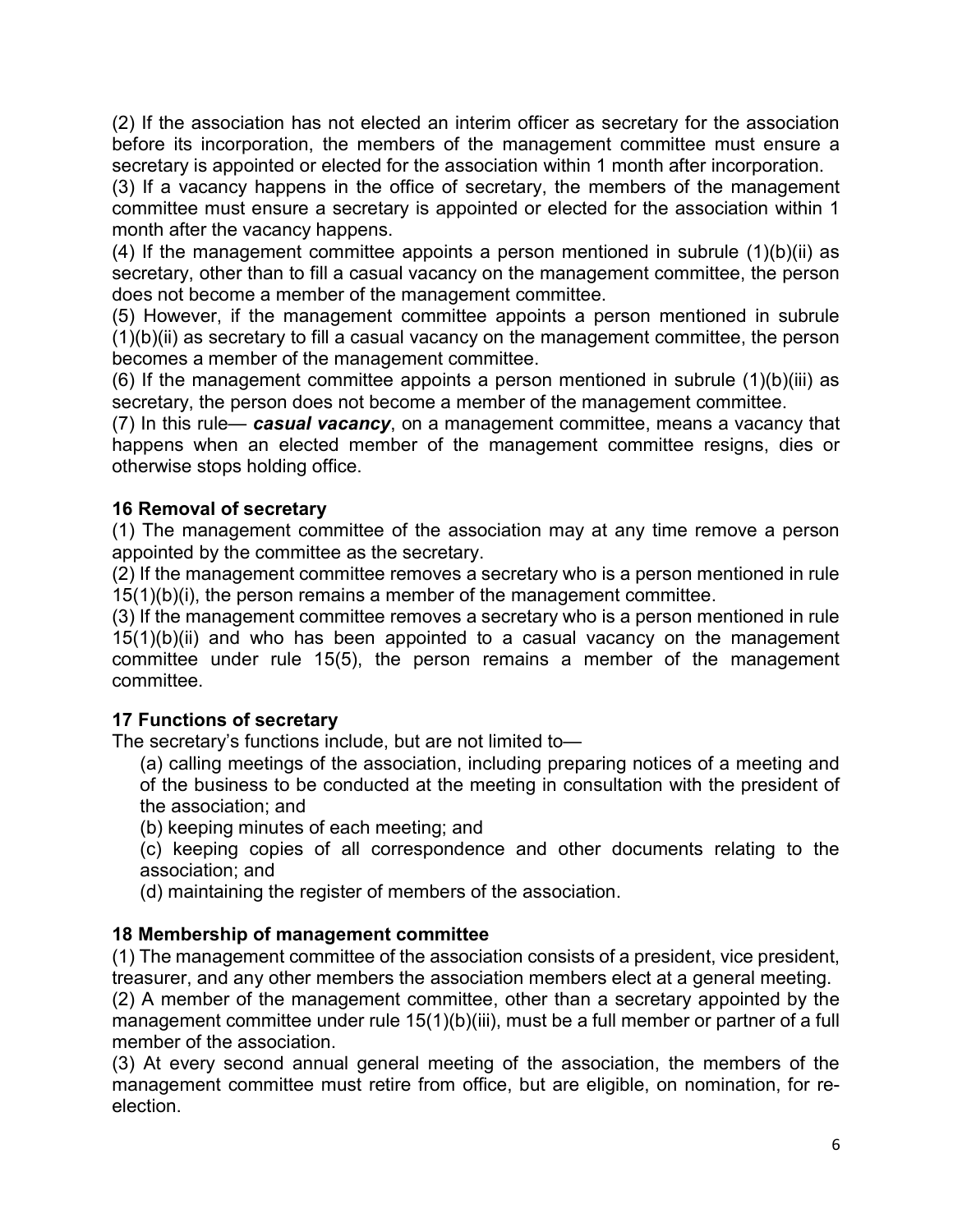(4) A member of the association may be appointed to a casual vacancy on the management committee under rule 21.

(5) A public relations officer shall be nominated from the floor by a show of hands of members present and must be a full member or partner of a full member.

(6) A dating officer may be appointed at the management committee's discretion and must be a full member.

### 19 Electing the management committee

(1) A member of the management committee may only be elected as follows—

(a) any 2 members of the association may nominate another member (the **candidate**) to serve as a member of the management committee;

(b) the nomination must be—

(i) in writing; and

(ii) signed by the candidate and the members who nominated him or her; and

(iii) given to the secretary at least 14 days before the annual general meeting at which the election is to be held;

(c) each member of the association present and eligible to vote at the annual general meeting may vote for 1 candidate for each vacant position on the management committee;

(d) if, at the start of the meeting, there are not enough candidates nominated, nominations may be taken from the floor of the meeting.

(2) A person may be a candidate only if the person—

(a) is an adult; and

(b) is not ineligible to be elected as a member under section 61A of the Act.

(3) A list of the candidate's names in alphabetical order, must be circulated to members at least 7 days immediately preceding the annual general meeting.

(4) If required by the management committee, balloting lists must be prepared containing the names of the candidates in alphabetical order.

(5) The management committee must ensure that, before a candidate is elected as a member of the management committee, the candidate is advised—

(a) whether or not the association has public liability insurance; and

(b) if the association has public liability insurance—the amount of the insurance.

(6) Voting is to be by secret ballot where applicable.

#### 20 Resignation, removal or vacation of office of management committee member

(1) A member of the management committee may resign from the committee by giving written notice of resignation to a committee member.

(2) The resignation takes effect at—

(a) the time the notice is received by the committee member; or

(b) if a later time is stated in the notice—the later time.

(3) A member may be removed from office at a general meeting of the association if a majority of the members present and eligible to vote at the meeting vote in favour of removing the member.

(4) Before a vote of members is taken about removing the member from office, the member must be given a full and fair opportunity to show cause why he or she should not be removed from office.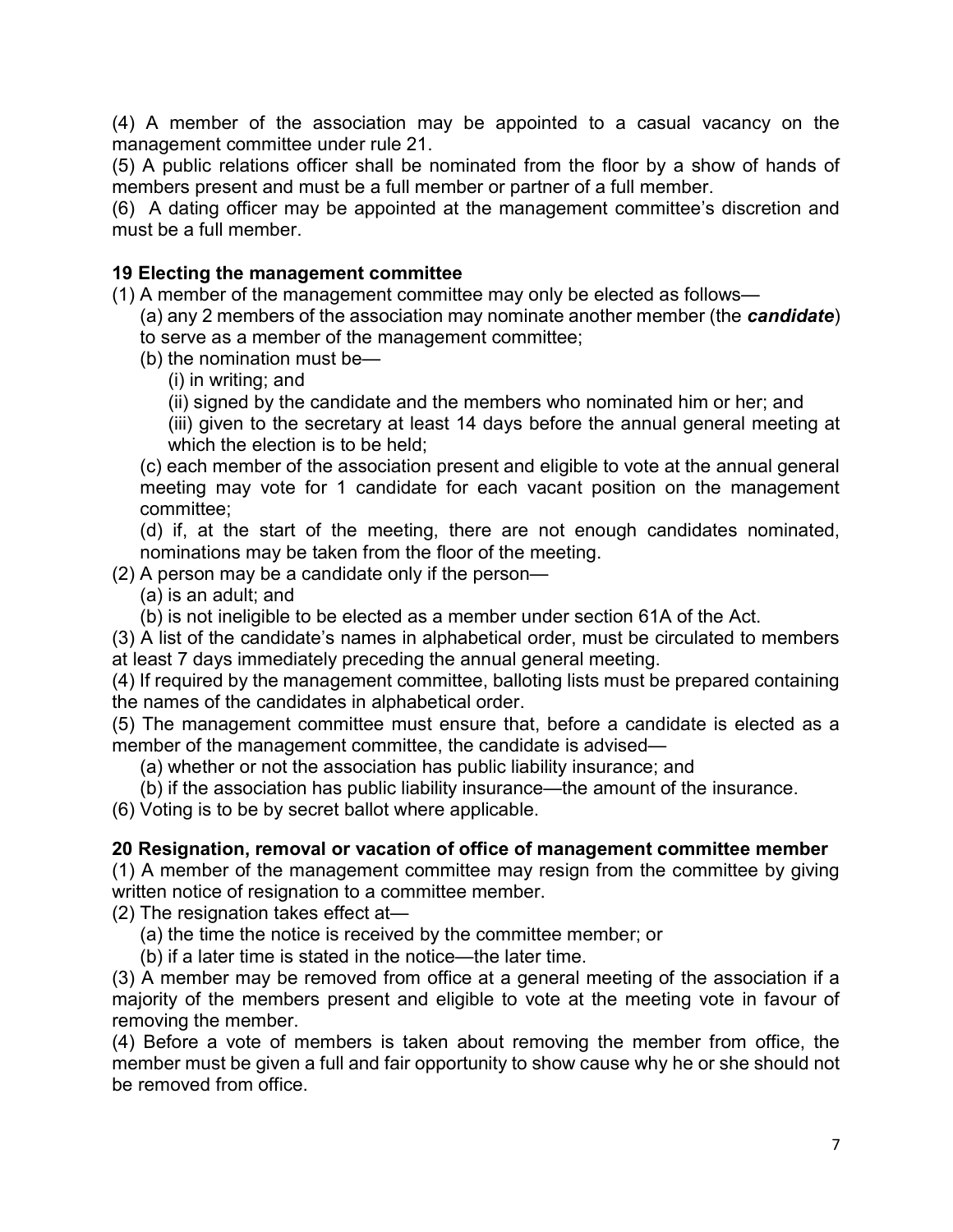(5) A member has no right of appeal against the member's removal from office under this rule.

(6) A member immediately vacates the office of member in the circumstances mentioned in section 64(2) of the Act.

# 21 Vacancies on management committee

(1) If a casual vacancy happens on the management committee, the Vice President shall take over the vacated position until elections can be called.

(2) Nominations for the vacated position shall be called for from the floor at the next general meeting and voting shall be completed by secret ballot if required. The elected officer shall assume the position until the next AGM.

(3) The continuing members of the management committee may act despite a casual vacancy on the management committee.

(4) However, if the number of committee members is less than the number fixed under rule 24(1) as a quorum of the management committee, the continuing members may act only to—

(a) increase the number of management committee members to the number required for a quorum; or

(b) call a general meeting of the association.

# 22 Functions of management committee

(1) Subject to these rules or a resolution of the members of the association carried at a general meeting, the management committee has the general control and management of the administration of the affairs, property and funds of the association.

(2) The management committee has authority to interpret the meaning of these rules and any matter relating to the association on which the rules are silent, but any interpretation must have regard to the Act, including any regulation made under the Act. Note—

The Act prevails if the associations rules are inconsistent with the Act—see section 1B of the Act.

(3) The management committee may exercise the powers of the association—

(a) to borrow, raise or secure the payment of amounts in a way the members of the association decide; and

(b) to secure the amounts mentioned in paragraph (a) or the payment or performance of any debt, liability, contract, guarantee or other engagement incurred or to be entered into by the association in any way, including by the issue of debentures (perpetual or otherwise) charged upon the whole or part of the associations property, both present and future; and

(c) to purchase, redeem or pay off any securities issued; and

(d) to borrow amounts from members and pay interest on the amounts borrowed; and (e) to mortgage or charge the whole or part of its property; and

- (f) to issue debentures and other securities, whether outright or as security for any
- debt, liability or obligation of the association; and
- (g) to provide and pay off any securities issued; and

(h) to invest in a way the members of the association may from time to time decide.

(4) For subrule (3)(d), the rate of interest must not be more than the current rate being charged for overdrawn accounts on money lent (regardless of the term of the loan) by—

(a) the financial institution for the association; or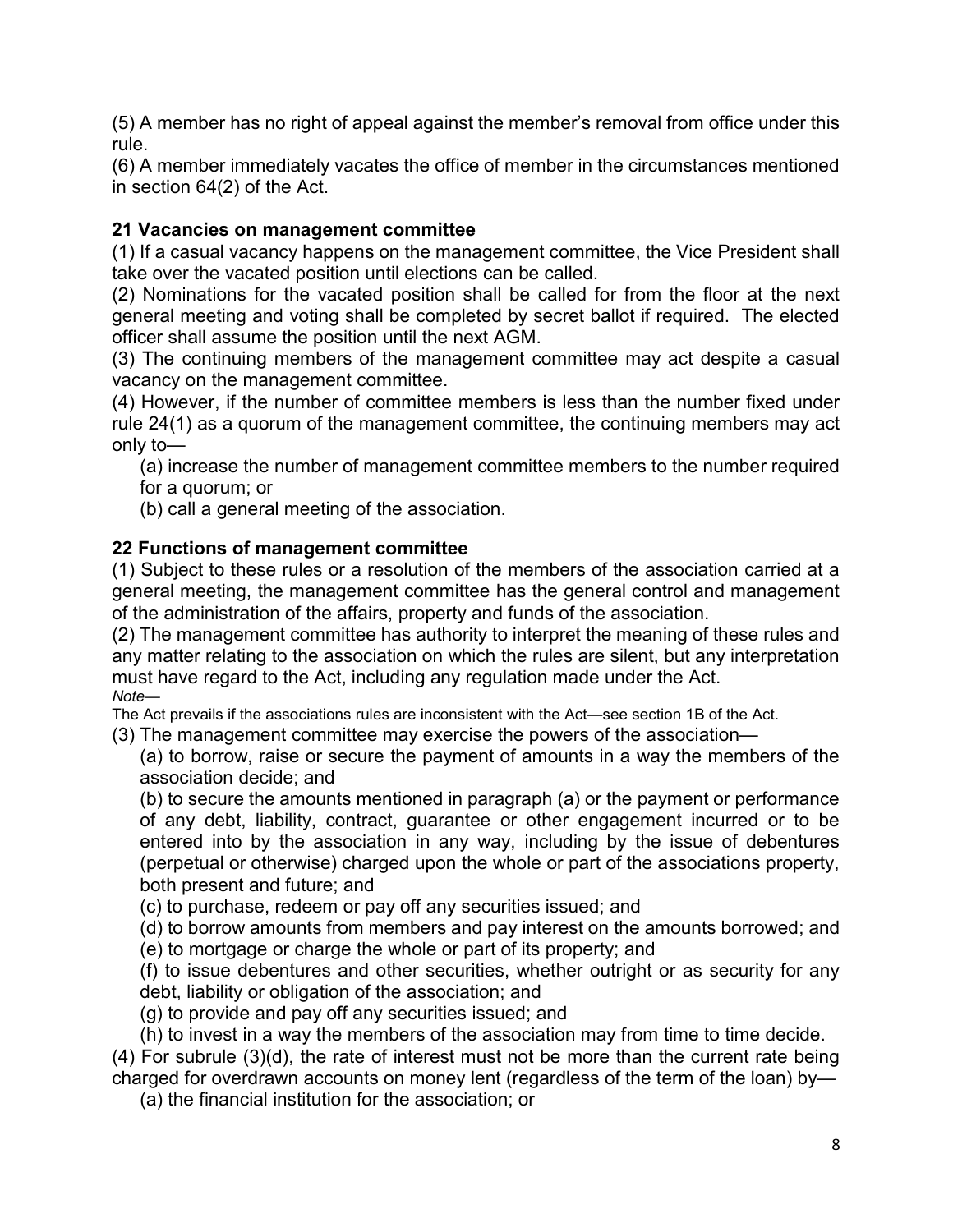(b) if there is more than 1 financial institution for the association—the financial institution nominated by the management committee.

# 23 Meetings of management committee

(1) Subject to this rule, the management committee may meet and conduct its proceedings as it considers appropriate.

(2) The management committee must meet at least once every 4 months to exercise its functions.

(3) The management committee must decide how a meeting is to be called.

(4) Notice of a meeting is to be given in the way decided by the management committee.

(5) The management committee may hold meetings, or permit a committee member to take part in its meetings, by using any technology that reasonably allows the member to hear and take part in discussions as they happen.

(6) A committee member who participates in the meeting as mentioned in subrule (5) is taken to be present at the meeting.

(7) A question arising at a committee meeting is to be decided by a majority vote of members of the committee present at the meeting and, if the votes are equal, the question is decided in the negative.

(8) A member of the management committee must not vote on a question about a contract or proposed contract with the association if the member has an interest in the contract or proposed contract and, if the member does vote, the members vote must not be counted.

(9) The president is to preside as chairperson at a management committee meeting.

(10) If there is no president or if the president is not present within 10 minutes after the time fixed for a management committee meeting, the members may choose 1 of their number to preside as chairperson at the meeting.

# 24 Quorum for, and adjournment of, management committee meeting

(1) At a management committee meeting, more than 50% of the members elected to the committee as at the close of the last general meeting of the members form a quorum.

(2) If there is no quorum within 30 minutes after the time fixed for a management committee meeting called on the request of members of the committee, the meeting lapses.

(3) If there is no quorum within 30 minutes after the time fixed for a management committee meeting called other than on the request of the members of the committee—

(a) the meeting is to be adjourned for at least 1 day; and

(b) the members of the management committee who are present are to decide the day, time and place of the adjourned meeting.

(4) If, at an adjourned meeting mentioned in subrule (3), there is no quorum within 30 minutes after the time fixed for the meeting, the meeting lapses.

# 25 Special meeting of management committee

(1) If the secretary receives a written request signed by at least 33% of the members of the management committee, the secretary must call a special meeting of the committee by giving each member of the committee notice of the meeting within 14 days after the secretary receives the request.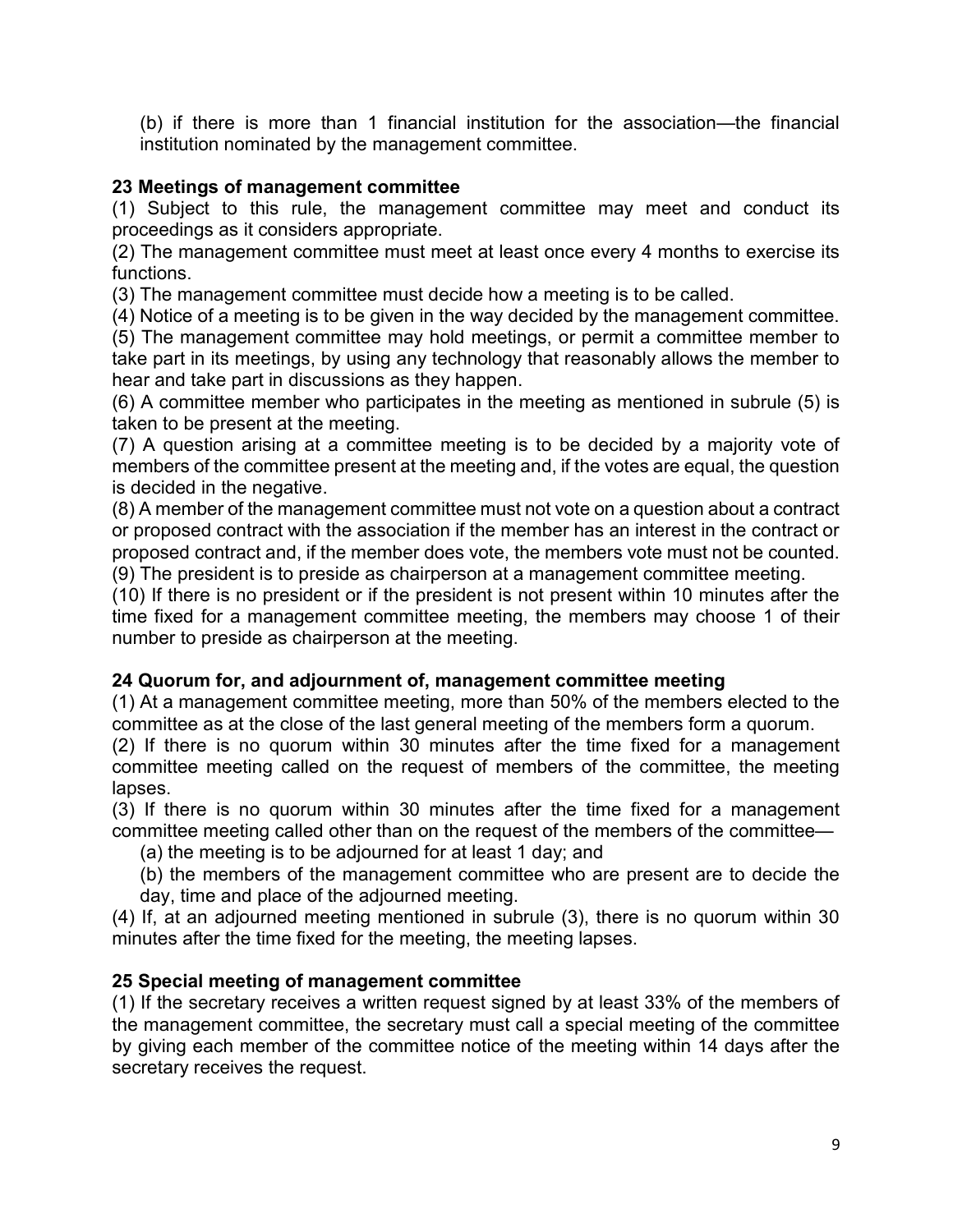(2) If the secretary is unable or unwilling to call the special meeting, the president must call the meeting.

- (3) A request for a special meeting must state—
	- (a) why the special meeting is called; and
	- (b) the business to be conducted at the meeting.
- (4) A notice of a special meeting must state—
	- (a) the day, time and place of the meeting; and
	- (b) the business to be conducted at the meeting.

(5) A special meeting of the management committee must be held within 14 days after notice of the meeting is given to the members of the management committee.

# 26 Minutes of management committee meetings

(1) The secretary must ensure full and accurate minutes of all questions, matters, resolutions and other proceedings of each management committee meeting are entered in a minute book.

(2) To ensure the accuracy of the minutes, the minutes of each management committee meeting must be signed by the chairperson of the meeting, or the chairperson of the next management committee meeting, verifying their accuracy.

# 27 Appointment of subcommittees

(1) The management committee may appoint a subcommittee consisting of members of the association considered appropriate by the committee to help with the conduct of the associations operations.

(2) A member of the subcommittee who is not a member of the management committee is not entitled to vote at a management committee meeting.

(3) A subcommittee may elect a chairperson of its meetings.

(4) If a chairperson is not elected, or if the chairperson is not present within 10 minutes after the time fixed for a meeting, the members present may choose 1 of their number to be chairperson of the meeting.

(5) A subcommittee may meet and adjourn as it considers appropriate.

(6) A question arising at a subcommittee meeting is to be decided by a majority vote of the members present at the meeting and, if the votes are equal, the question is decided in the negative.

(7) Where a disciplinary committee is required, this will consist of two committee members and two full members as elected by a show of hands from the floor

# 28 Acts not affected by defects or disqualifications

(1) An act performed by the management committee, a subcommittee or a person acting as a member of the management committee is taken to have been validly performed.

(2) Subrule (1) applies even if the act was performed when—

(a) there was a defect in the appointment of a member of the management committee, subcommittee or person acting as a member of the management committee; or (b) a management committee member, subcommittee member or person acting as a member of the management committee was disqualified from being a member.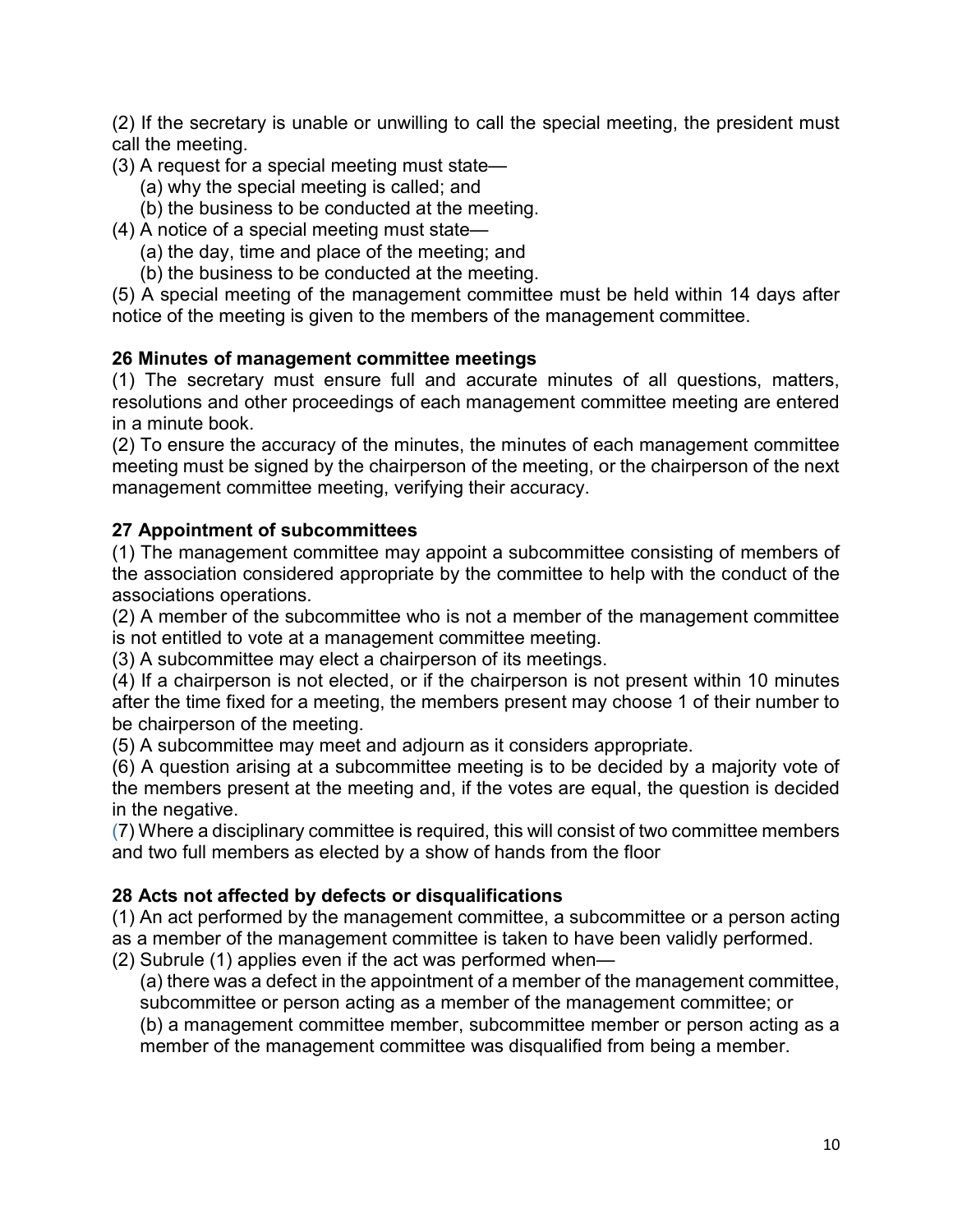### 29 Resolutions of management committee without meeting

(1) A written resolution signed by each member of the management committee is as valid and effectual as if it had been passed at a committee meeting that was properly called and held.

(2) A resolution mentioned in subrule (1) may consist of several documents in like form, each signed by 1 or more members of the committee.

### 30 First annual general meeting

The first annual general meeting must be held within 6 months after the end date of the association's first reportable financial year.

### 31 Subsequent annual general meetings

Each subsequent annual general meeting must be held—

- (a) at least once each year; and
- (b) within 3 months after the end date of the association's reportable financial year.

# 32 Business to be conducted at annual general meeting of level 1 incorporated associations and particular level 2 and 3 incorporated associations

(1) This rule applies only if the association is—

- (a) a level 1 incorporated association; or
- (b) a level 2 incorporated association to which section 59 of the Act applies; or
- (c) a level 3 incorporated association to which section 59 of the Act applies.

(2) The following business must be conducted at each annual general meeting of the association—

(a) receiving the association's financial statement, and audit report, for the last reportable financial year;

(b) presenting the financial statement and audit report to the meeting for adoption;

(c) electing members of the management committee every second year;

(d) for a level 1 incorporated association—appointing an auditor or an accountant for the present financial year;

(e) for a level 2 incorporated association, or a level 3 incorporated association, to which section 59 of the Act applies—appointing an auditor, an accountant or an approved person for the present financial year.

#### 33 Business to be conducted at annual general meeting of other level 2 incorporated associations

(1) This rule applies only if the association is a level 2 incorporated association to which section 59A of the Act applies.

(2) The following business must be conducted at each annual general meeting of the association—

(a) receiving the association's financial statement, and signed statement, for the last reportable financial year;

(b) presenting the financial statement and signed statement to the meeting for adoption;

(c) electing members of the management committee every second year;

(d) appointing an auditor, an accountant or an approved person for the present financial year.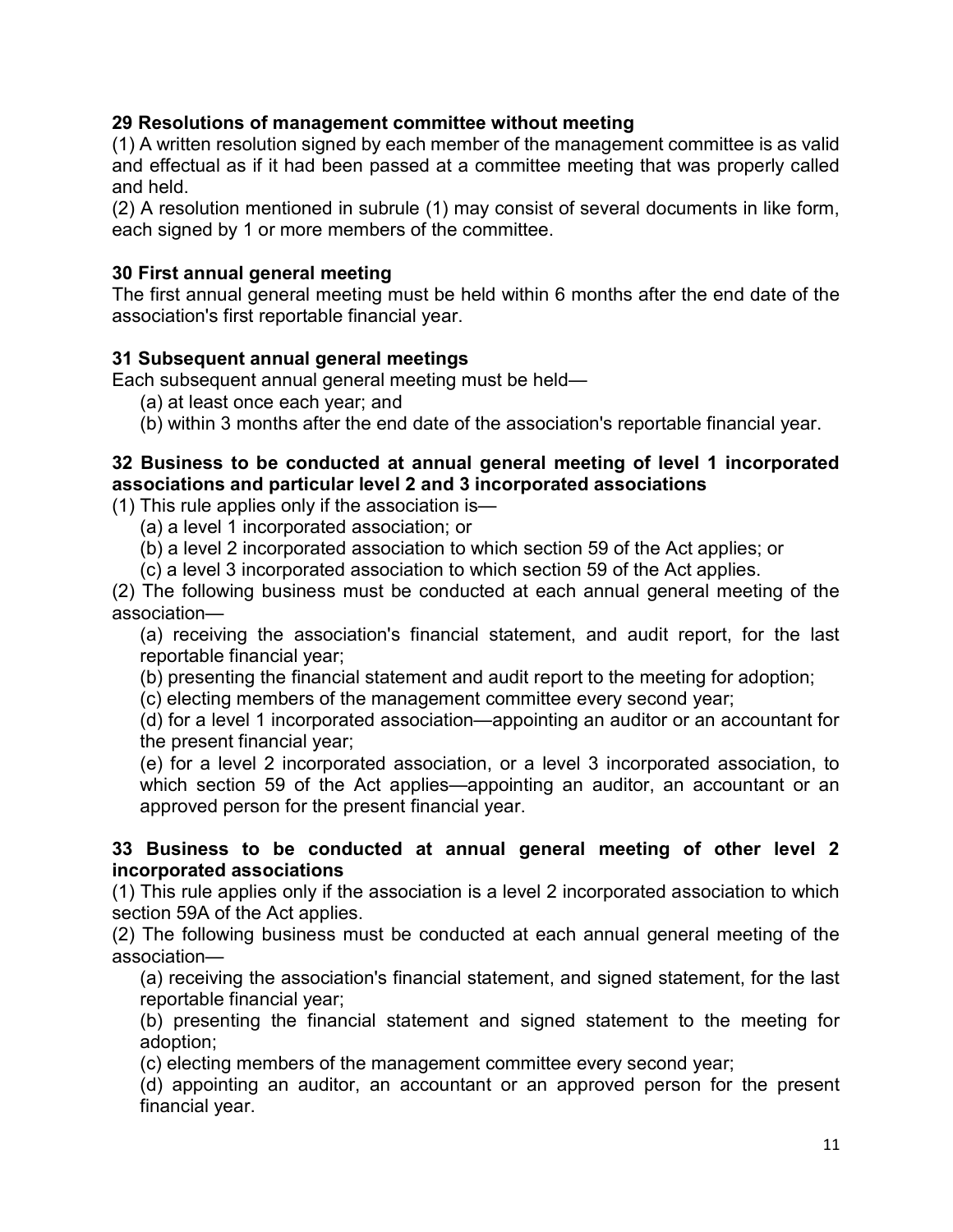34 Business to be conducted at annual general meeting of other level 3 incorporated associations

(1) This rule applies only if the association is a level 3 incorporated association to which section 59B of the Act applies.

(2) The following business must be conducted at each annual general meeting of the association—

(a) receiving the association's financial statement, and signed statement, for the last reportable financial year;

(b) presenting the financial statement and signed statement to the meeting for adoption;

(c) electing members of the management committee every second year.

# 35 Notice of general meeting

(1) The secretary may call a general meeting of the association.

(2) The secretary must give at least 14 days notice of the meeting to each member of the association.

(3) If the secretary is unable or unwilling to call the meeting, the president must call the meeting.

(4) The management committee may decide the way in which the notice must be given.

(5) However, notice of the following meetings must be given in writing—

(a) a meeting called to hear and decide the appeal of a person against the management committee's decision—

(i) to reject the person's application for membership of the association; or

(ii) to terminate the person's membership of the association;

(b) a meeting called to hear and decide a proposed special resolution of the association.

(6) A notice of a general meeting must state the business to be conducted at the meeting.

# 36 Quorum for, and adjournment of, general meeting

(1) The quorum for a general meeting is at least the number of committee members at the close of the association's last general meeting plus 1.

(2) However, if all members of the association are members of the management committee, the quorum is the total number of members less 1.

(3) No business may be conducted at a general meeting unless there is a quorum of members when the meeting proceeds to business.

(4) If there is no quorum within 30 minutes after the time fixed for a general meeting called on the request of members of the management committee or the association, the meeting lapses.

(5) If there is no quorum within 30 minutes after the time fixed for a general meeting called other than on the request of members of the management committee or the association—

(a) the meeting is to be adjourned for at least 7 days; and

(b) the management committee is to decide the day, time and place of the adjourned meeting.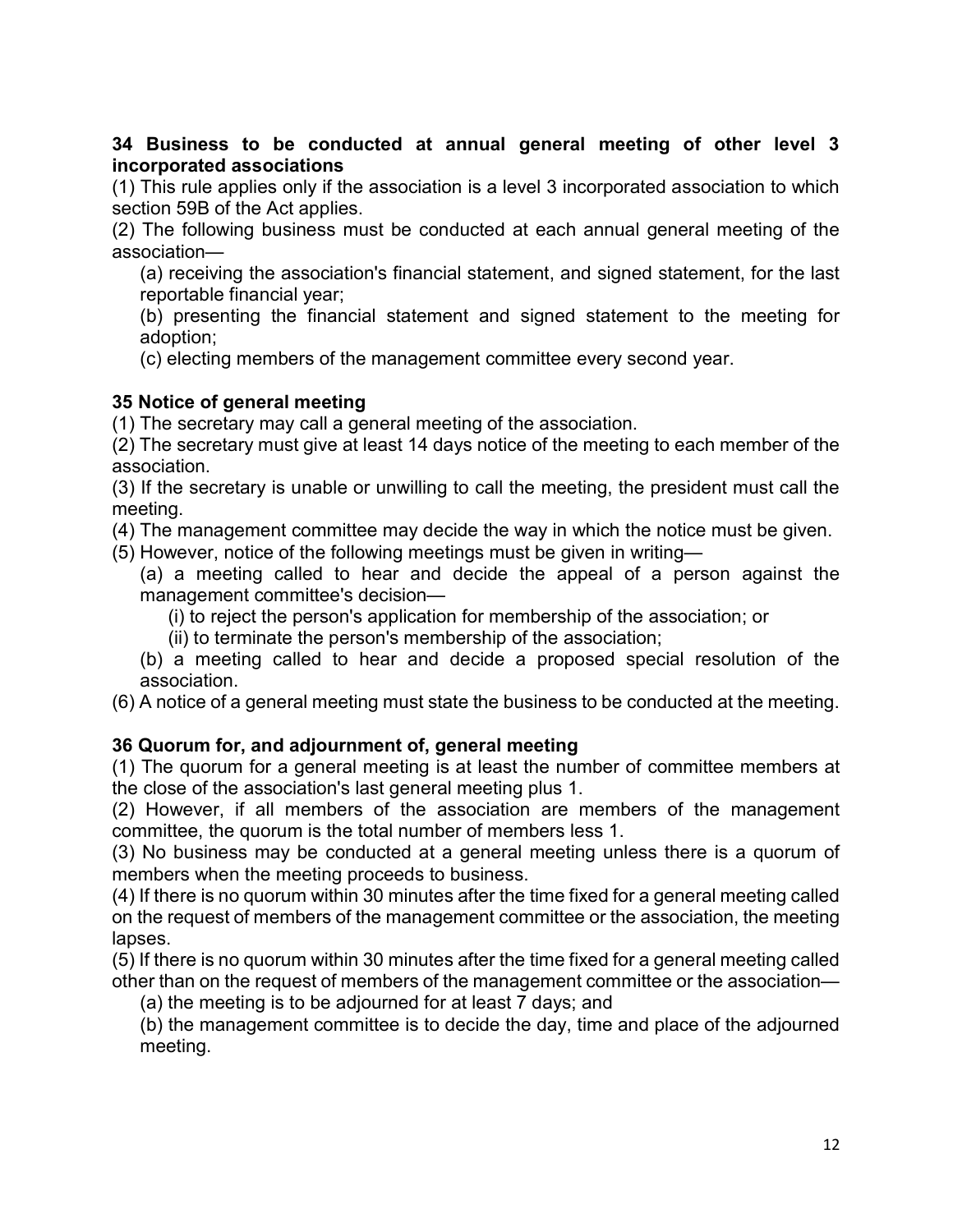(6) The chairperson may, with the consent of any meeting at which there is a quorum, and must if directed by the meeting, adjourn the meeting from time to time and from place to place.

(7) If a meeting is adjourned under subrule (6), only the business left unfinished at the meeting from which the adjournment took place may be conducted at the adjourned meeting.

(8) The secretary is not required to give the members notice of an adjournment or of the business to be conducted at an adjourned meeting unless a meeting is adjourned for at least 30 days.

(9) If a meeting is adjourned for at least 30 days, notice of the adjourned meeting must be given in the same way notice is given for an original meeting.

# 37 Procedure at general meeting

(1) A member may take part and vote in a general meeting in person, by proxy, by attorney or by using any technology that reasonably allows the member to hear and take part in discussions as they happen.

(2) A member who participates in a meeting as mentioned in subrule (1) is taken to be present at the meeting.

(3) At each general meeting—

(a) the president is to preside as chairperson; and

(b) if there is no president or if the president is not present within 15 minutes after the time fixed for the meeting or is unwilling to act, one of the other committee members will preside as chairperson of the meeting; and

(c) the chairperson must conduct the meeting in a proper and orderly way.

(4) The order of business for general meetings shall be as follows:

- (a) call to order
- (b) roll call
- (c) apologies
- (d) introduction of visitors
- (e) reading and approval of previous meeting's minutes
- (f) report of treasurer
- (g) correspondence
- (h) unfinished business
- (i) new business
- (j) adjournment

# 38 Voting at general meeting

(1) At a general meeting, each question, matter or resolution, other than a special resolution, must be decided by a majority of votes of the members present.

(2) Each member present and eligible to vote is entitled to 1 vote only and, if the votes are equal, the chairperson has a casting vote as well as a primary vote.

(3) A member is not entitled to vote at a general meeting if the member's annual subscription is in arrears at the date of the meeting.

(4) The method of voting is to be decided by the management committee.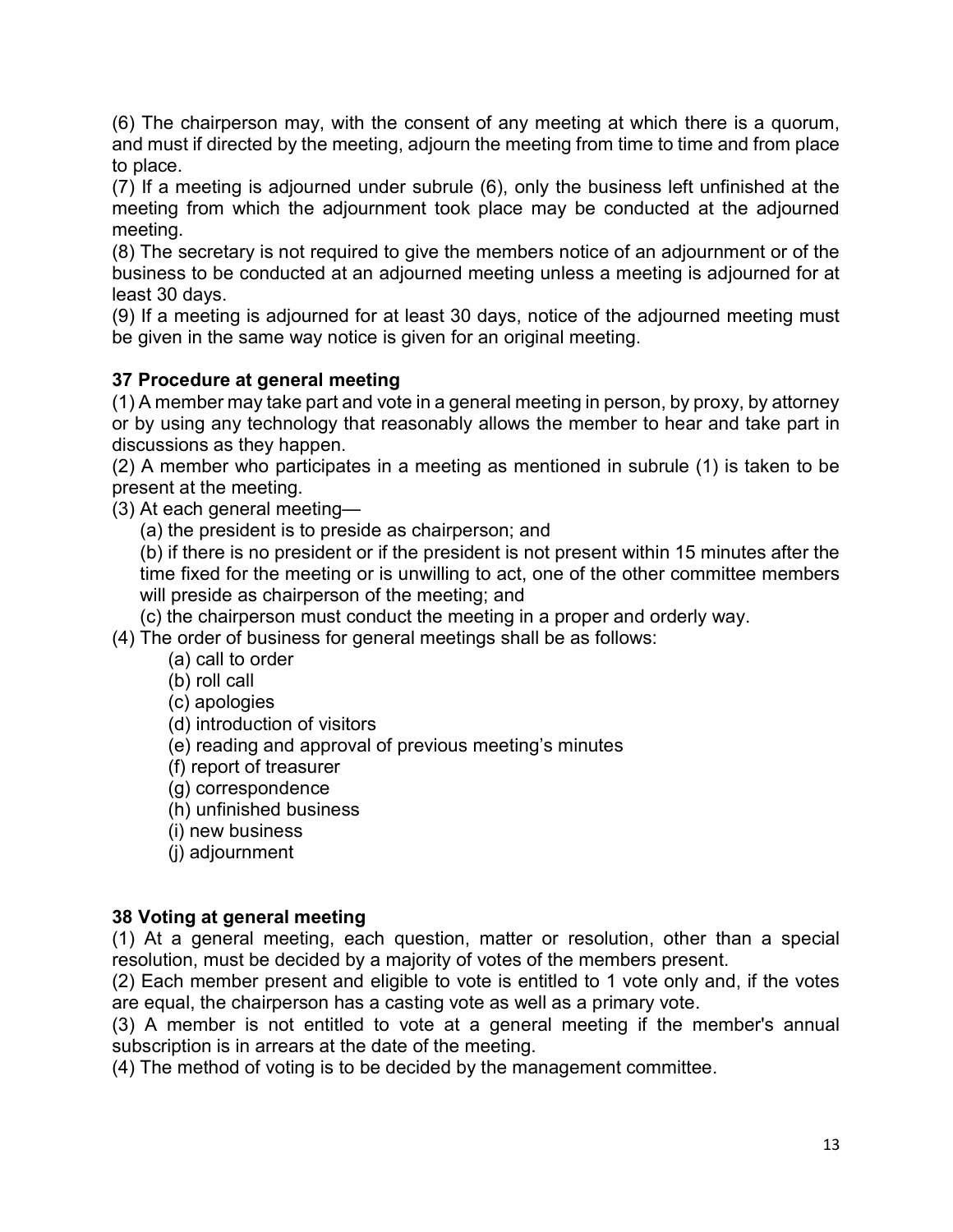(5) However, if at least 20% of the members present demand a secret ballot, voting must be by secret ballot.

(6) If a secret ballot is held, the chairperson must appoint 2 members to conduct the secret ballot in the way the chairperson decides.

(7) The result of a secret ballot as declared by the chairperson is taken to be a resolution of the meeting at which the ballot was held.

### 39 Special general meeting

(1) The secretary must call a special general meeting by giving each member of the association notice of the meeting within 14 days after—

(a) being directed to call the meeting by the management committee; or

(b) being given a written request signed by—

(i) at least 33% of the number of members of the management committee when the request is signed; or

(ii) at least the number of ordinary members of the association equal to double the number of members of the association on the management committee when the request is signed plus 1; or

(c) being given a written notice of an intention to appeal against the decision of the management committee—

(i) to reject an application for membership; or

- (ii) to terminate a person's membership.
- (2) A request mentioned in subrule (1)(b) must state—
	- (a) why the special general meeting is being called; and
	- (b) the business to be conducted at the meeting.
- (3) A special general meeting must be held within 3 months after the secretary—
	- (a) is directed to call the meeting by the management committee; or
	- (b) is given the written request mentioned in subrule (1)(b); or
	- (c) is given the written notice of an intention to appeal mentioned in subrule (1)(c).

(4) If the secretary is unable or unwilling to call the special meeting, the president must call the meeting.

#### 40 Proxies

(1) An instrument appointing a proxy must be in writing and be in the following or similar form—

[Name of association]: I, and the set of the set of the set of the set of the set of the set of the set of the set of the set of the s a member of the association, appoint of the contract of the contract of the contract of the contract of the contract of the contract of the contract of the contract of the contract of the contract of the contract of the contract of the contract of the contrac as my proxy to vote for me on my behalf at the (annual) general meeting of the association, to be held on the day of 20 and at any adjournment of the meeting. Signed this day of 20 . **Signature**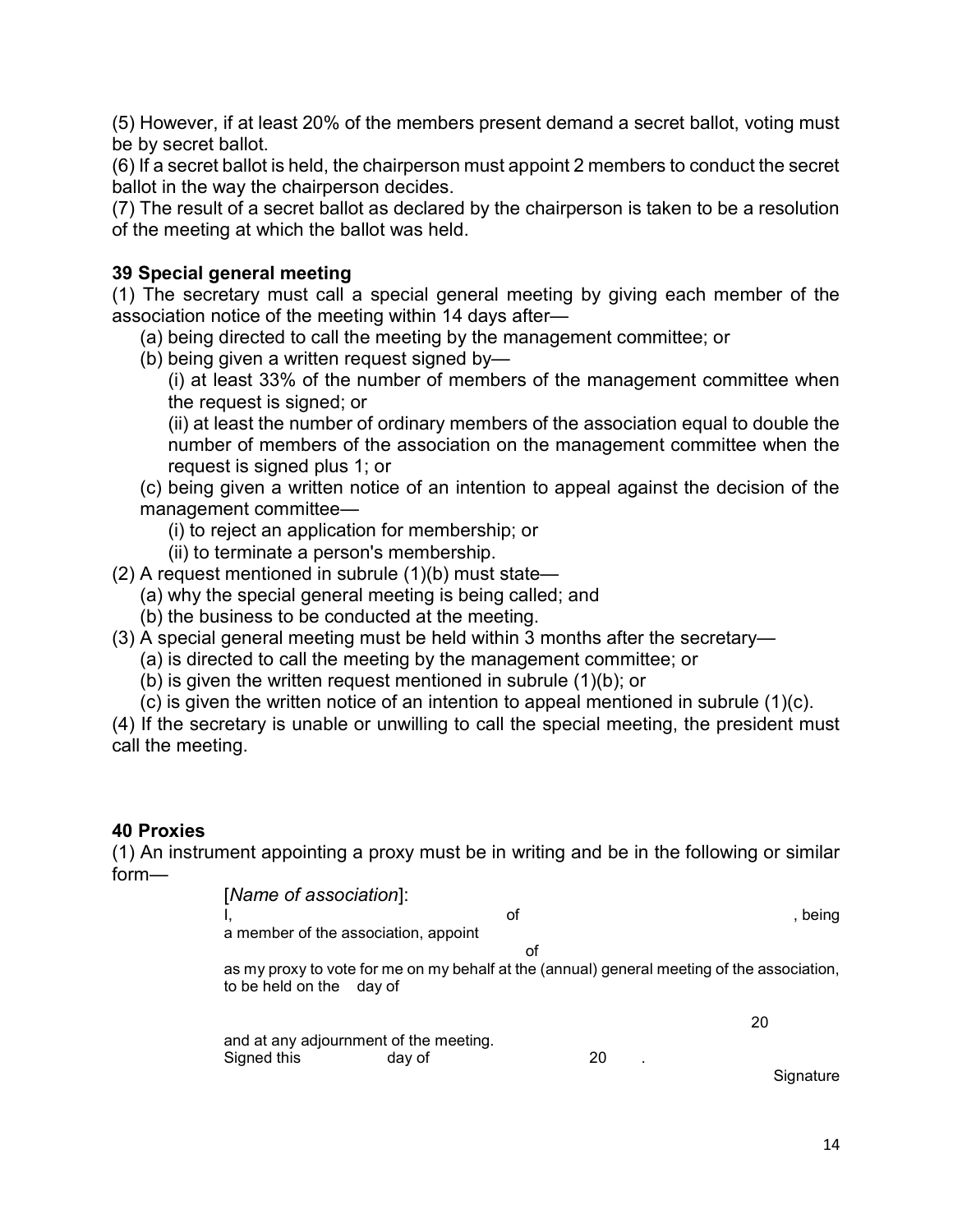(2) The instrument appointing a proxy must—

(a) if the appointor is an individual—be signed by the appointor or the appointor's attorney properly authorised in writing; or

(b) if the appointor is a corporation—

(i) be under seal; or

(ii) be signed by a properly authorised officer or attorney of the corporation.

(3) A proxy may be a member of the association or another person.

(4) The instrument appointing a proxy is taken to confer authority to demand or join in demanding a secret ballot.

(5) Each instrument appointing a proxy must be given to the secretary before the start of the meeting or adjourned meeting at which the person named in the instrument proposes to vote.

(6) Unless otherwise instructed by the appointor, the proxy may vote as the proxy considers appropriate.

(7) If a member wants a proxy to vote for or against a resolution, the instrument appointing the proxy must be in the following or similar form—

> [Name of association]: I, and the of the state of the state of the state of the state of the state of the state of the state of the state of the state of the state of the state of the state of the state of the state of the state of the state of a member of the association, appoint of the contract of the contract of the contract of the contract of the contract of the contract of the contract of the contract of the contract of the contract of the contract of the contract of the contract of the contrac

as my proxy to vote for me on my behalf at the (annual) general meeting of the association, to be held on the day of

|             | and at any adjournment of the meeting. |    |  |
|-------------|----------------------------------------|----|--|
| Signed this | day of                                 | 20 |  |
|             |                                        |    |  |

**Signature** 

This form is to be used \*in favour of/\*against [strike out whichever is not wanted] the following resolutions—

[List relevant resolutions]

#### 41 Minutes of general meetings

(1) The secretary must ensure full and accurate minutes of all questions, matters, resolutions and other proceedings of each general meeting are entered in a minute book. (2) To ensure the accuracy of the minutes—

(a) the minutes of each general meeting must be signed by the chairperson of the meeting, or the chairperson of the next general meeting, verifying their accuracy; and (b) the minutes of each annual general meeting must be signed by the chairperson of the meeting, or the chairperson of the next meeting of the association that is a general meeting or annual general meeting, verifying their accuracy.

(3) If asked by a member of the association, the secretary must, within 28 days after the request is made—

(a) make the minute book for a particular general meeting available for inspection by the member at a mutually agreed time and place; and

(b) give the member copies of the minutes of the meeting.

(4) The association may require the member to pay the reasonable costs of providing copies of the minutes.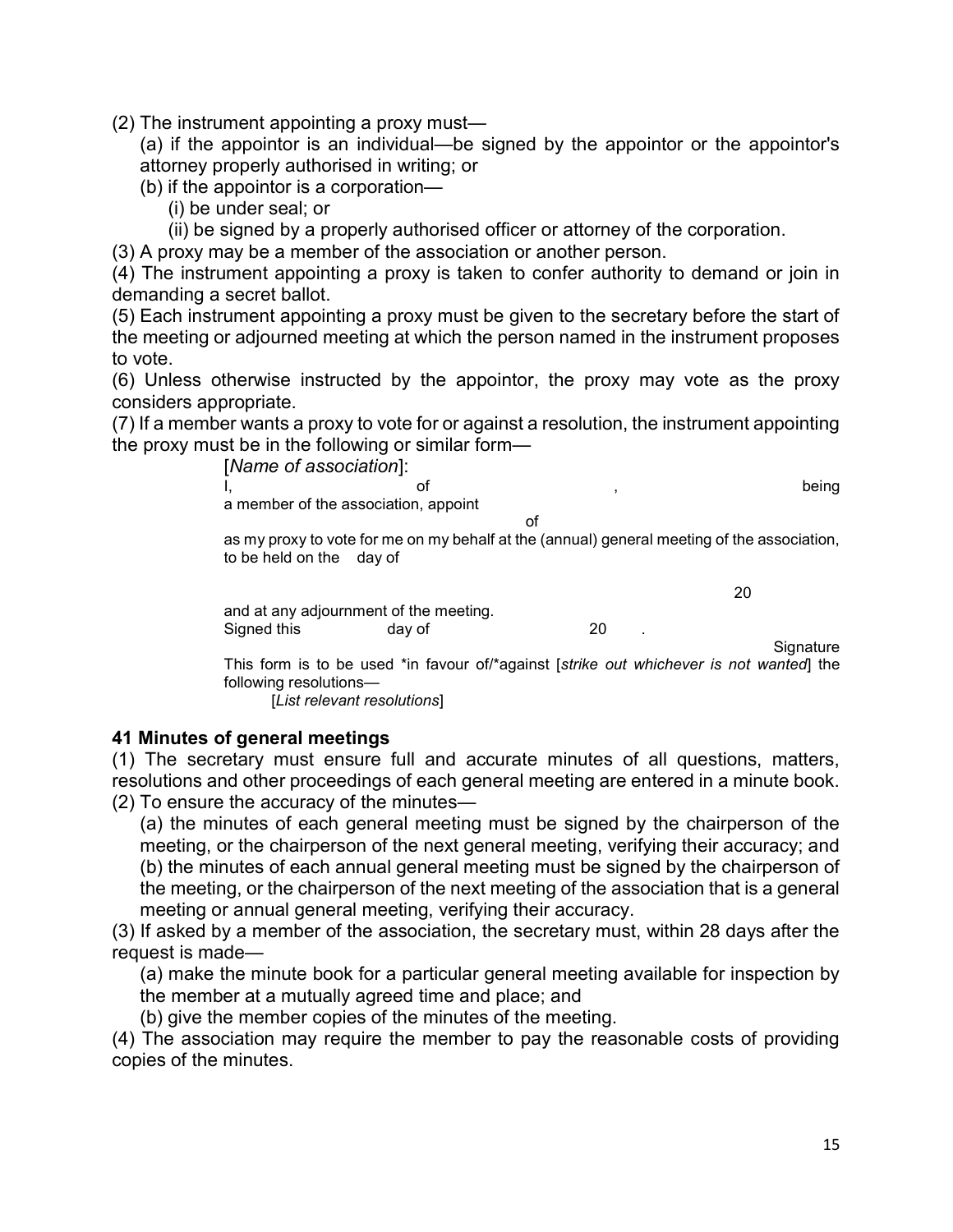# 42 By-laws

(1) The management committee may make, amend or repeal by-laws, not inconsistent with these rules, for the internal management of the association.

(2) A by-law may be set aside by a vote of members at a general meeting of the association.

# 43 Alteration of rules

(1) Subject to the Act, these rules may be amended, repealed or added to by a special resolution carried at a general meeting.

(2) However an amendment, repeal or addition is valid only if it is registered by the chief executive.

# 44 Common seal

(1) The management committee must ensure the association has a common seal.

(2) The common seal must be—

(a) kept securely by the management committee; and

(b) used only under the authority of the management committee.

(3) Each instrument to which the seal is attached must be signed by a member of the management committee and countersigned by—

(a) the secretary; or

(b) another member of the management committee; or

(c) someone authorised by the management committee.

# 45 Funds and accounts

(1) The funds of the association must be kept in an account in the name of the association in a financial institution decided by the management committee.

(2) Records and accounts must be kept in the English language showing full and accurate particulars of the financial affairs of the association.

(3) All amounts must be deposited in the financial institution account as soon as practicable after receipt.

(4) A payment by the association of \$100 or more must be made by cheque or electronic funds transfer.

(5) If a payment of \$100 or more is made by cheque, the cheque must be signed by any 2 of the following—

(a) the president;

(b) the vice president;

(c) the treasurer;

(d) any 1 of 3 other members of the association who have been authorised by the management committee to sign cheques issued by the association.

(6) However, 1 of the persons who signs the cheque must be the president, the vice president or the treasurer.

(7) Cheques, other than cheques for wages, allowances or petty cash recoupment, must be crossed not negotiable.

(8) A petty cash account must be kept on the imprest system, and the management committee must decide the amount of petty cash to be kept in the account.

(9) All expenditure must be approved or ratified at a management committee meeting.